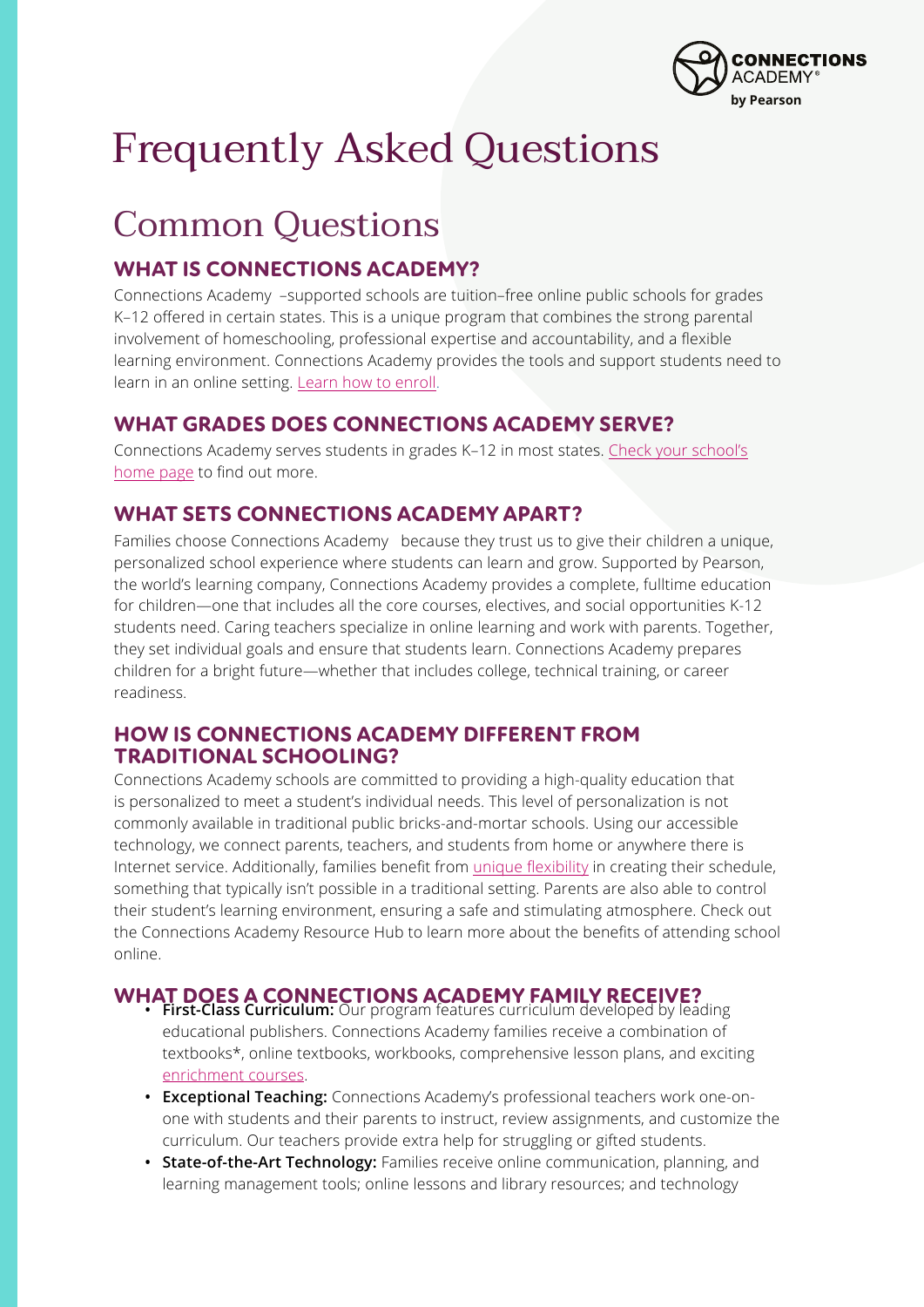#### **IS THE CONNECTIONS ACADEMY PROGRAM HOMESCHOOLING?**

Although Connections Academy and homeschooling have some similar attributes, [Connections](https://www.connectionsacademy.com/about/what-to-expect/homeschool) Academy is **not** [homeschooling.](https://www.connectionsacademy.com/about/what-to-expect/homeschool) All Connections Academy schools are public school programs. Connections Academy schools provide a defined set of curriculum materials that have been specifically aligned to local standards and use certified teachers to evaluate student performance, including decisions concerning the child's grade-level promotion. All Connections Academy students are required to take state standardized tests, and the schools are accountable to regulatory authorities for the students' performance.

#### **CAN I ENROLL MY CHILD AFTER THE SCHOOL YEAR HAS STARTED?**

Yes. In many states, you can enroll after the start of the school year. Most schools have enrollment deadlines at some point during the year, however. Check your school's enrollment page for more information, or call us for a consultation, particularly if you want to start late in the school year.

#### **CAN MY CHILD ATTEND THE PROGRAM PART-TIME OR DURING THE SUMMER?**

The Connections Academy public schools are offered on a full-time basis. [Pearson Online](https://www.pearsononlineacademy.com/?_gl=1*178px10*_ga*mtixnda1njyxms4xnjq0mda5nza5*_gid*otk5mjk4otexlje2ndqwmdk3mdk.*_ga_hx4xfkt05c*mty0ndawotcxmc4xljeumty0ndaxmzazny4w&sessionguid=57e561dc-ee78-5331-392c-25e402cc6bca&websyncid=b6a45825-1313-a770-d228-4a6a06c6e870) [Academy](https://www.pearsononlineacademy.com/?_gl=1*178px10*_ga*mtixnda1njyxms4xnjq0mda5nza5*_gid*otk5mjk4otexlje2ndqwmdk3mdk.*_ga_hx4xfkt05c*mty0ndawotcxmc4xljeumty0ndaxmzazny4w&sessionguid=57e561dc-ee78-5331-392c-25e402cc6bca&websyncid=b6a45825-1313-a770-d228-4a6a06c6e870), our accredited online private school, offers a [part-time program](https://www.pearsononlineacademy.com/curriculum/individual-online-courses?sessionGUID=57e561dc-ee78-5331-392c-25e402cc6bca&webSyncID=b6a45825-1313-a770-d228-4a6a06c6e870&sessionGUID=6dcd9193-8be4-d270-dc50-924de11d1b82&_gl=1*1cjlq9w*_ga*MTIxNDA1NjYxMS4xNjQ0MDA5NzA5*_gid*OTk5Mjk4OTExLjE2NDQwMDk3MDk.*_ga_HX4XFKT05C*MTY0NDAwOTcxMC4xLjEuMTY0NDAxMzA0MS4w) and [online summer](https://www.pearsononlineacademy.com/curriculum/online-summer-school?_gl=1*1l6h3hl*_ga*mtixnda1njyxms4xnjq0mda5nza5*_gid*otk5mjk4otexlje2ndqwmdk3mdk.*_ga_hx4xfkt05c*mty0ndawotcxmc4xljeumty0ndaxmza3my4w&sessionguid=57e561dc-ee78-5331-392c-25e402cc6bca&websyncid=b6a45825-1313-a770-d228-4a6a06c6e870) [school](https://www.pearsononlineacademy.com/curriculum/online-summer-school?_gl=1*1l6h3hl*_ga*mtixnda1njyxms4xnjq0mda5nza5*_gid*otk5mjk4otexlje2ndqwmdk3mdk.*_ga_hx4xfkt05c*mty0ndawotcxmc4xljeumty0ndaxmza3my4w&sessionguid=57e561dc-ee78-5331-392c-25e402cc6bca&websyncid=b6a45825-1313-a770-d228-4a6a06c6e870) in addition to a fulltime program.

#### **ARE CONNECTIONS ACADEMY SCHOOLS NONPROFIT?**

Connections Academy public schools are operated under contract with nonprofit organizations that are either charter schools, school districts, or governmental entities. Pearson Online Academy is a private school.

#### **WHEN DOES THE SCHOOL YEAR START AND END?**

School year start and end dates [vary by school](https://www.connectionsacademy.com/schools-near-me). Check your school's calendar page for the correct start and end dates.

#### **WHAT ARE THE JOB OPPORTUNITIES AT CONNECTIONS ACADEMY?**

Connections Academy is always looking for hardworking dedicated individuals to [join the team](https://www.connectionsacademy.com/careers). Please review the current openings to see if a position is available near you. Connections Academy is proud to be an Equal Opportunity Employer.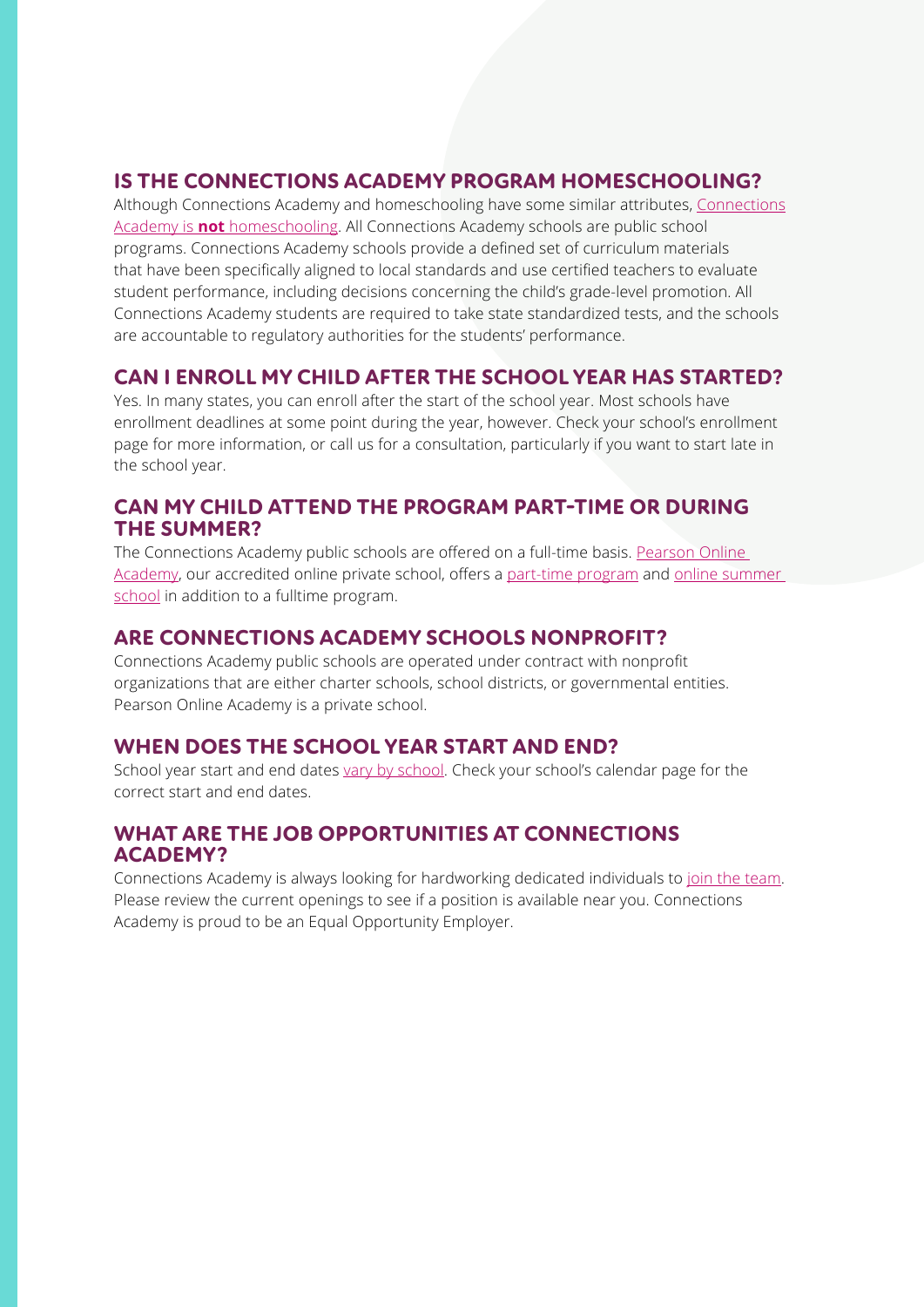### Tuition & Costs

#### **HOW MUCH DOES THE ONLINE PROGRAM COST?**

The online public school program is free, including all of the books and curriculum. The only [costs](https://www.connectionsacademy.com/program/cost) are the optional field trips, which are organized by your school's community coordinators and staff, and the replenishment of some school supplies, such as printer cartridges.

#### **WILL I NEED TO PURCHASE BOOKS OR MATERIALS FOR COURSES?**

No. All required books and instructional materials for courses are provided to students. Some texts are provided online, and other texts are in print form.

## Curriculum

#### **WHAT CURRICULUM DOES CONNECTIONS ACADEMY PROVIDE?**

Connections Academy provides comprehensive lesson plans online and in print, along with a number of exciting elective courses. The proven curriculum incorporates materials developed by leading educational institutions, as well as lessons and other resources [developed by](https://www.connectionsacademy.com/program/curriculum) [curriculum specialists](https://www.connectionsacademy.com/program/curriculum). The curriculum for each public school is aligned to the state standards.

#### **WILL MY CHILD BE REQUIRED TO TAKE STANDARDIZED TESTS, AND WHERE?**

Yes. All online public school students must complete the standardized tests that are required in their state or district. We also provide a test preparation program to develop the skills that students will need in order to perform well on many types of assessments. Your Connections Academy school will arrange testing locations throughout the state and will inform you in advance of where and when your child is scheduled to attend.

#### **HOW ARE LESSONS CUSTOMIZED?**

Teachers and [Learning Coaches](https://www.connectionsacademy.com/program/parents) work closely together to create a unique learning environment and to set goals for their students' learning. Teachers use an individualized approach to learning throughout the year called Personalized Performance Learning® (PPL), which allows them to evaluate the needs of a student and customize accordingly.

#### **WHAT IS A TYPICAL DAY LIKE?**

Connections Academy students often lead busy lives, and this online flexibility allows for learning when it works best. Students will need to be available for teacher-led LiveLesson® sessions, but are able to choose how to arrange their free time in between. For some students, scheduling breaks in between lessons may be the answer to optimized learning. For others, leaving time for extracurricular activities is key. Check out the Connections Academy blog to see some examples of [sample schedules](https://www.connectionsacademy.com/support/resources/article/5-sample-online-school-schedules-for-families).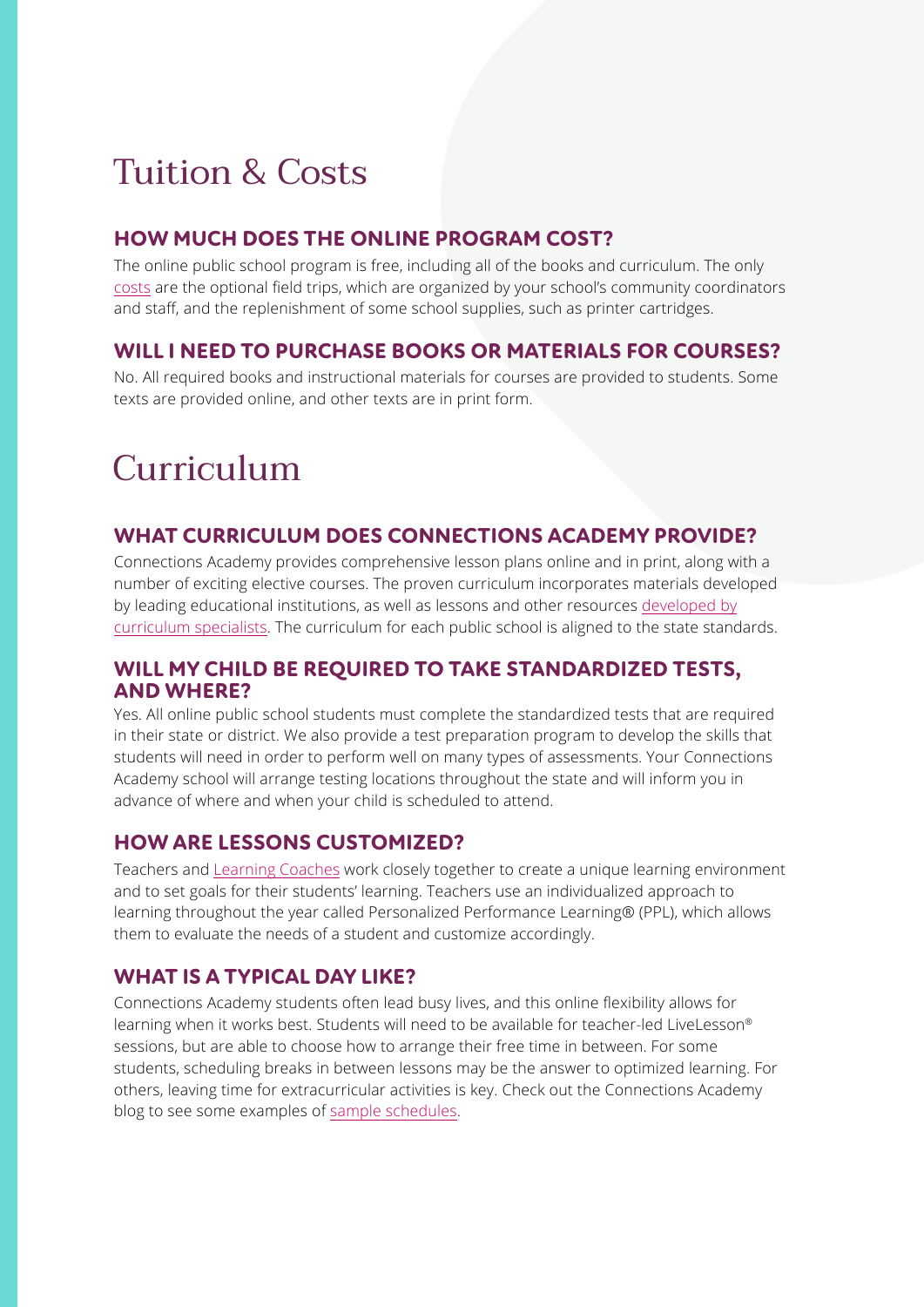### Enrollment

#### **HOW DO I START THE ENROLLMENT PROCESS?**

Find your school and [get started](https://www.connectionsacademy.com/enroll)!

#### **HOW ARE COURSES CHOSEN ONCE WE ARE ENROLLED?**

Connections Academy's Academic Placement Services team uses academic records to place students in courses that are the best fit for them.

#### **WHAT IS THE MAXIMUM STUDENT ENROLLMENT PER HOUSEHOLD AT CONNECTIONS ACADEMY?**

Connections Academy is comfortable with a ratio of 4:1 (four children to one Learning Coach). An additional adult serving as Learning Coach is recommended for more than 4 students in a household. In the event that the additional adult is not a parent or legal guardian, a Designated Learning Coach Agreement must be completed by both the parent/legal guardian and Designated Learning Coach.

#### **HOW DO I FIND OUT WHETHER OR NOT MY CHILD MAY BE ELIGIBLE TO ATTEND CONNECTIONS ACADEMY?**

Find the [Connections Academy school in your state](https://www.connectionsacademy.com/schools-near-me). Under the school's enroll section, check the eligibility page to find the following:

- Grades offered.
- The age that a child must be to start school in your state.
- The acceptable proof of age documents in your state.
- Any geographical restrictions for attending in your state.
- The acceptable proof of residency documents in your state.
- Restrictions for submitting immunization documentation.
- Types of immunizations (shots) your student must have for enrollment.
- Prior public schooling limitations.
- Supporting documentation.
- Types of documentation that may apply to your student that may need to be submitted.

#### **HOW DOES SELF-ENROLLMENT WORK IF I AM 18 YEARS OLD, OR OLDER, OR AM AN EMANCIPATED MINOR?**

Students who are 18 or over must meet age eligibility requirements in their state. Students must also submit academic documentation of all courses attempted since entering the 9th grade. Academic documentation will be reviewed by a school counselor to determine the student's eligibility to complete the program requirements before meeting the age cap for enrollment. Students who cannot complete the program requirements before meeting the age cap for enrollment are not eligible to enroll.

Both emancipated minors and students 18 years and older are required to complete the Parent/Legal Guardian (Caretaker) Acknowledgement (PLCA) form and to provide all required enrollment documentation before the student can enroll. Emancipated minors must also submit court documentation for their emancipation. Please contact the Enrollment Team at 877-648-8451 for more information.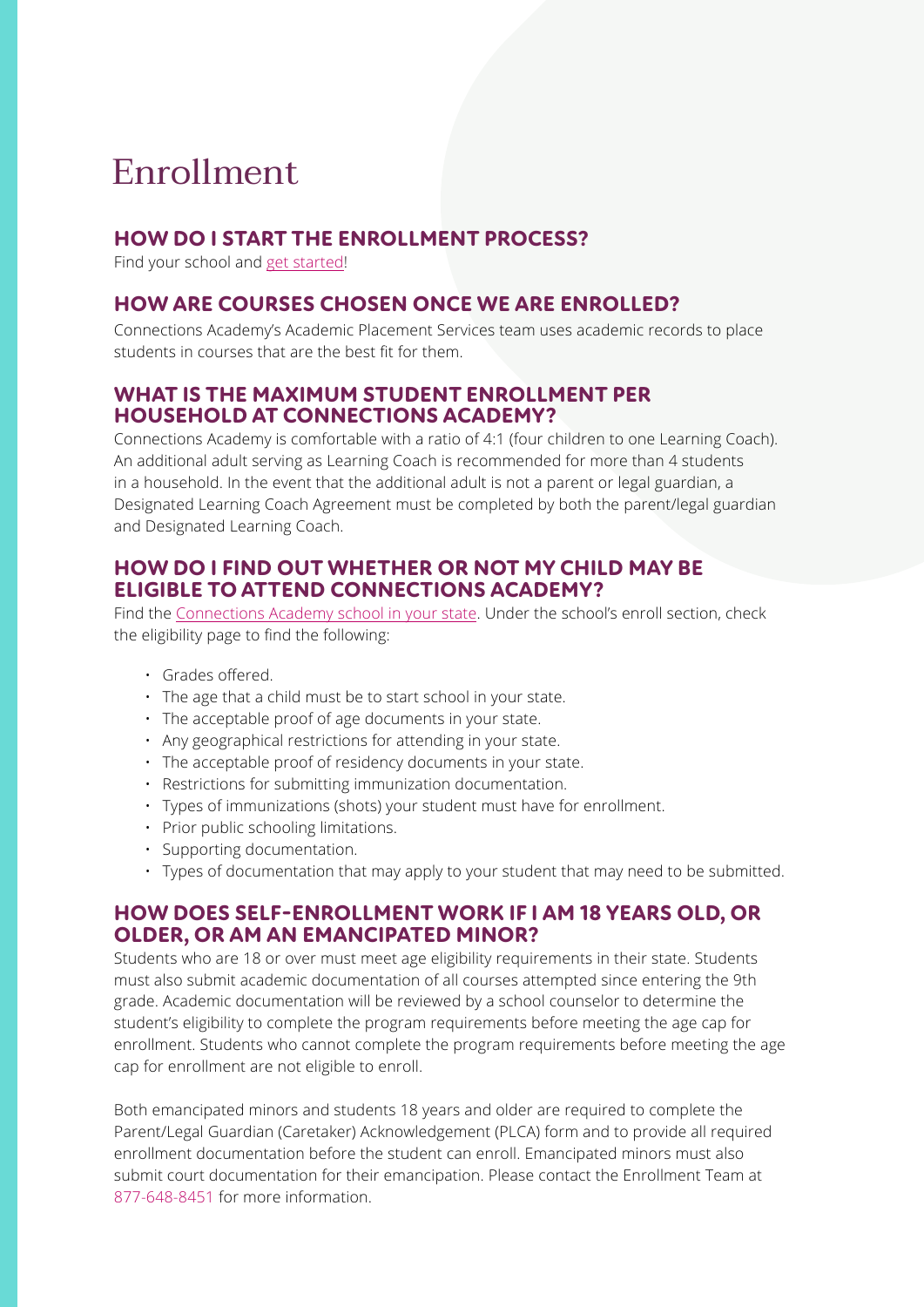#### **WHAT DO YOU MEAN BY THE TERM "LEARNING COACH"?**

The term "Learning Coach" is used to represent the role that the enrolling parent/guardian plays in the student's educational experience. The enrolling parent/guardian chooses to serve as the "Learning Coach" which may include [working closely with the teacher](https://www.connectionsacademy.com/support/resources/article/online-teacher-vs-learning-coach-what-s-the-difference) to ensure assignments are completed, schedules are met, and students are engaged and motivated. The parent/guardian may designate another trusted adult to act as a Learning Coach by completing the Designated Learning Coach online form.

#### **IF I ENROLL MY STUDENT IN CONNECTIONS ACADEMY WILL MY STUDENT BE ABLE TO LOG IN AT ANY TIME TO DO SCHOOL WORK OR ONLY DURING NORMAL SCHOOL HOURS?**

You will have access to Pearson Online Classroom (formerly known as Connexus®), our education management system, at any time of the day including weekends and holiday breaks. This level of flexibility helps you to design a learning day that works best for your family.

#### **WHAT IS THE SECRET TO SUCCESS AT CONNECTIONS ACADEMY?**

Communication is the most important element in succeeding with online learning. If you or your student experience any problems along the way, contact us immediately. Many kinds of support are available for students and families, including [enrollment help](https://www.connectionsacademy.com/enroll), computer/technical support, academic assistance, and school counselor support. We are ready and willing to assist you—give us a call or send us a WebMail message. Communication is key throughout your entire experience with Connections Academy.

#### **WHY IS THE VIRTUAL ENROLLMENT PROCESS DIFFERENT FROM A PHYSICAL SCHOOL?**

Local schools serve one district. Connections Academy serves students from multiple districts statewide. Not all districts statewide accept the same documentation.

#### **WHY DOES A VIRTUAL OR CYBER SCHOOL NEED DOCUMENTS SUCH AS THE IMMUNIZATION RECORD TO PROCESS MY STUDENT?**

Connections Academy schools operate like any other public school. Therefore, our schools must comply with the same state regulations. Specific documents are required for all enrolling students.

#### **WHY IS ACADEMIC DOCUMENTATION REQUESTED FOR MY STUDENT?**

During the enrollment process, submission of academic documentation such as a report card, unofficial transcript, schedule, or current progress report, helps to ensure that your student has an accurate and personalized course placement to start with Connections Academy.

#### **HOW DO I OBTAIN COPIES OF MY STUDENT'S RECORDS FROM THE PREVIOUS SCHOOL?**

As a parent/legal guardian you may request copies of the student's most recent report card or unofficial transcript, IEP documentation, birth certificate, and immunization record from their file. DO NOT withdraw from your current school or request a complete copy of the student's cumulative file prior to completing the enrollment process, as this information will be requested from the student's previous school upon completion of the enrollment process.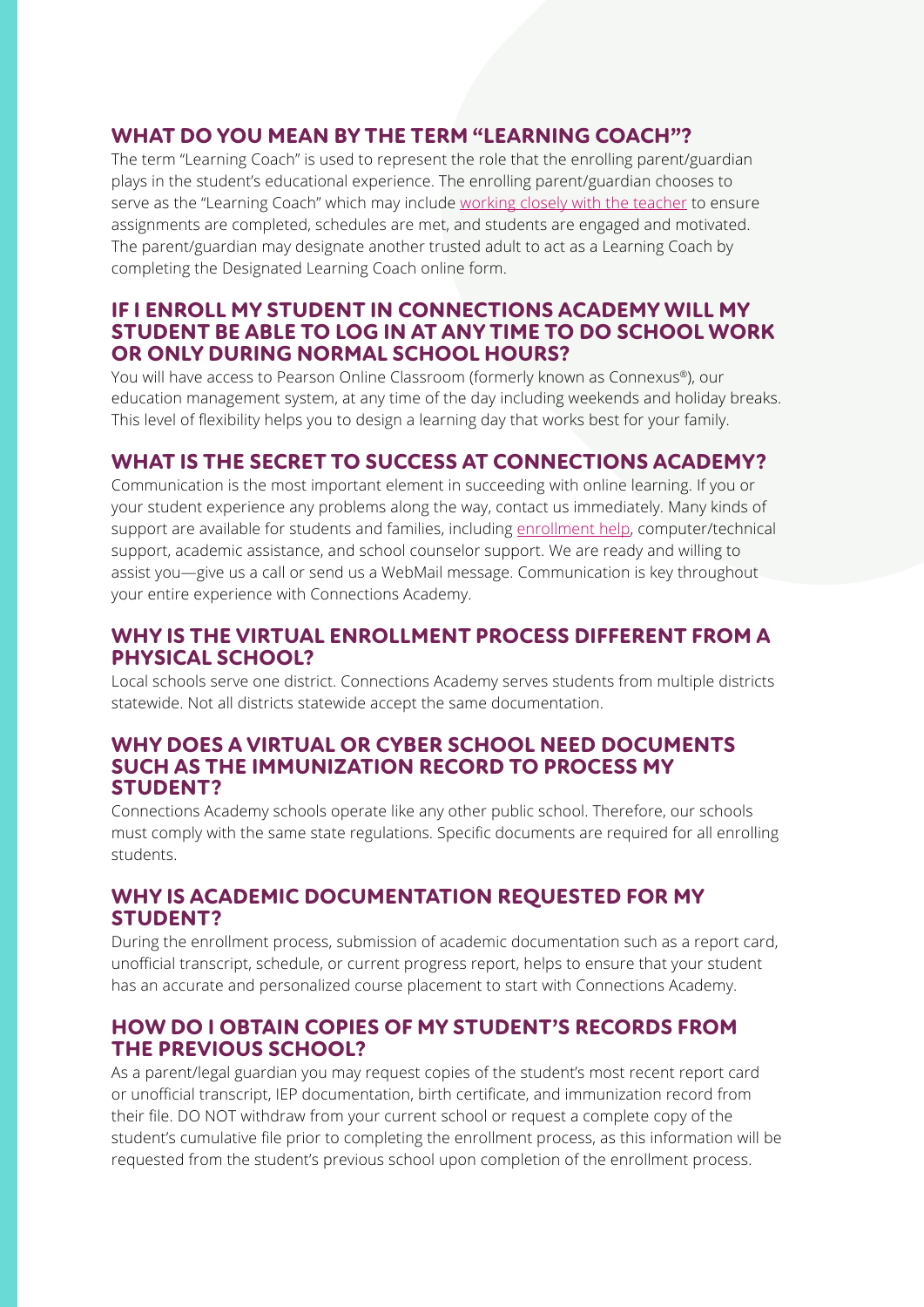#### **HOW LONG WILL IT TAKE TO COMPLETE THE ENROLLMENT PROCESS?**

That depends on you. The sooner you complete online enrollment forms and submit the required documents, the sooner your student will be enrolled. It typically takes two weeks or more to complete the entire enrollment process.

**TIP:** Log in to your caretaker homepage daily to review the student's enrollment status and the verification of documents you submit.

#### **WHAT CAN I DO TO COMPLETE THE ENROLLMENT PROCESS FASTER?**

Our process is streamlined to minimize any inconvenience to you while still meeting state regulations. Refer to the Enrollment Instructions document for some tips to help you keep the process moving.

#### **HOW SHOULD I VERIFY THAT THE DOCUMENTS I SENT ARRIVED?**

After submitting your documents, you can navigate to the Submit Documents section located in the Enrollment Details. There you can see if your documents have been verified or are still waiting to be processed. The Enrollment Details will also show if your file was marked invalid and your document will be removed so that you can upload a new document. If you are unable to verify the status of your documents or have any questions, please call 877-648- 8451 and contact the Enrollment Team using the document submission option in our phone system. We will check the system to see if the document was received. Please be prepared to provide us with the following information: student's name, number of pages sent, the date sent, and if sent by fax, the fax number.

#### **ONCE I COMPLETE THE STEPS TO CONFIRM MY STUDENT'S ENROLLMENT, HOW LONG DO I WAIT TO WITHDRAW FROM MY LOCAL SCHOOL?**

After you have confirmed your student's enrollment with Connections Academy, you should withdraw your child from your previous/local school immediately—preferably the same day. Delaying withdrawal could result in confusion, extra documentation, or cancellation of enrollment.

Do not withdraw your student before confirming your student's enrollment, as this may result in additional documentation being required (e.g. report card). Delays in submitting these documents could result in delays starting school.

#### **HOW CAN I CHANGE MY ADDRESS AND OTHER CONTACT INFORMATION?**

You can change your information by logging into Pearson Online Classroom (formerly known as Connexus®). On your caretaker homepage, click on the "Change Contact Information" link. Or, you can notify the student's teacher who can submit the change for you.

#### **I NEED TO CHANGE MY STUDENT'S NAME IN PEARSON ONLINE CLASSROOM®, WHO DO I CONTACT?**

In order to update a parent or student name, Connections Academy will need a copy of the legal name change documentation such as an amended birth certificate, marriage certificate or court order. Please submit this documentation to the Enrollment Department. If students use a preferred name and/or gender that differs from the legal name and gender, you can reach out to your school counselor or principal to make that request once students become enrolled.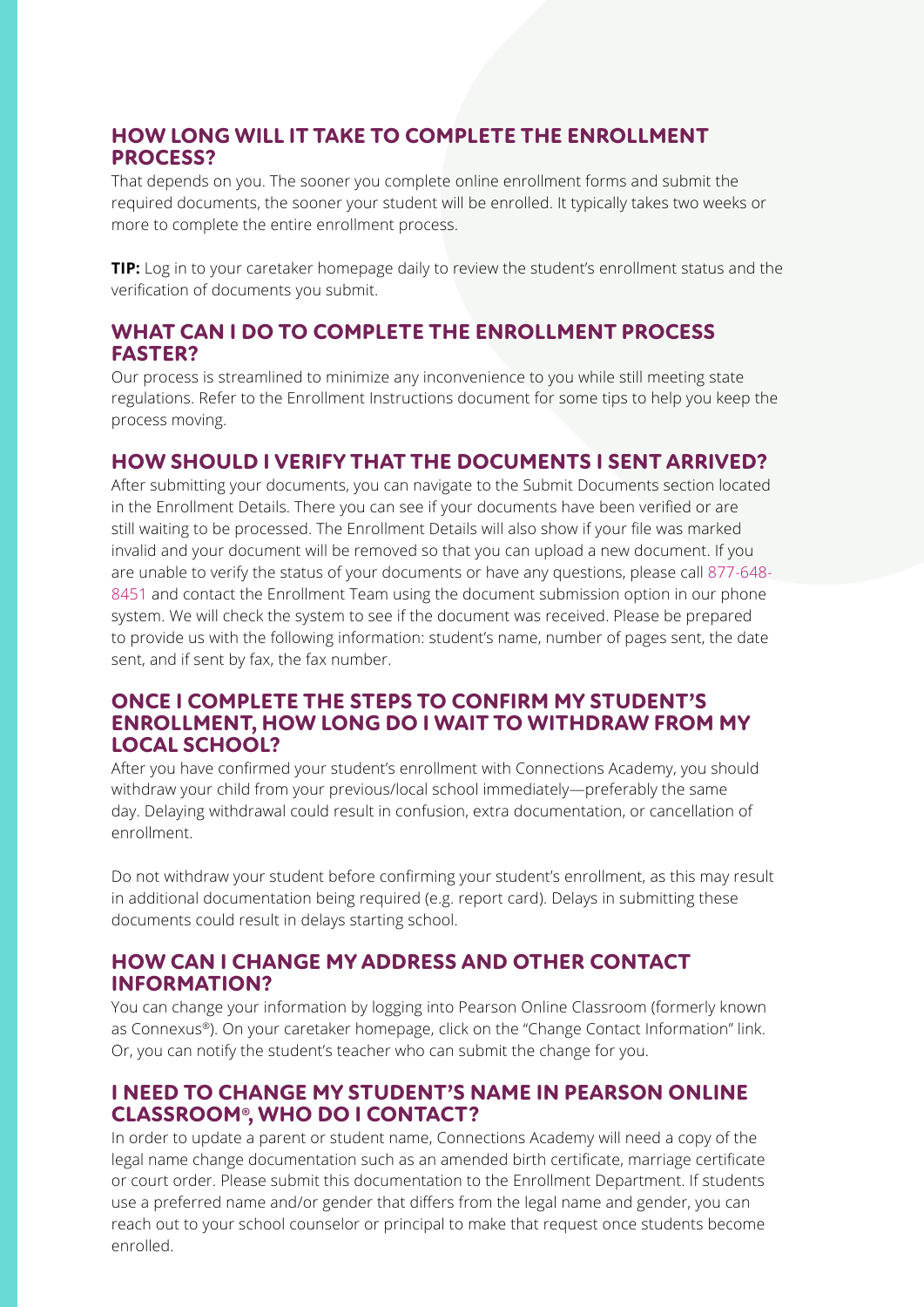### Socialization

#### **WHAT DO CURRENT PARENTS THINK ABOUT CONNECTIONS ACADEMY?**

Every year, we ask Connections Academy families to rate our program. This year, once again, parents who completed online school reviews gave us high marks for helping students succeed academically and personally. See the results of the latest Parent Satisfaction Survey.

#### **WHAT IS THE ROLE OF A LEARNING COACH?**

Just like in a bricks-and-mortar school, the most successful students have parents who are involved in their education. We recommend that a parent or other trusted adult serve as a Learning Coach to support the student's learning. Each family does this differently, and the role largely depends on the age of the student. For instance, students in high school are encouraged to work more independently, whereas elementary-age students will need more support while completing lessons. Some of the ways families may support learning include providing daily structure, communicating with teachers, and helping students stay on track.

Throughout a student's education, Connections Academy teachers take the lead in ensuring student success. When first getting started, the Connections Academy Family Support Program provides ample resources to help families become acquainted with the online learning structure. Learn more about the [responsibilities of a Learning Coach](https://www.connectionsacademy.com/program/parents).

#### **ARE THERE OPPORTUNITIES TO MEET OTHER CONNECTIONS ACADEMY FAMILIES AND SOCIALIZE ONCE REGISTERED?**

Yes. We understand the importance of students and parents interacting with others in the program and in the community. There are a number of opportunities for you to take part in activities, both online and in person. Community coordinators and school staff plan field trips, special projects, and group meetings with other families in your area. Online discussion groups and the private email system allow you to communicate with other students or parents from all Connections Academy schools.

Additionally, Connections Academy's [Club Connections](https://www.connectionsacademy.com/club-connections) brings together families across the country who are reaching out to their local communities to spread the word about Connections Academy.

We connect currently registered caretakers, parents, and families so they can:

- Engage and interact with other caretakers through our Facebook group.
- Promote their school virtually and within your community using digital resources and promotional items.
- Advocate for school choice by supporting legislative efforts and referring new families.

#### **WHAT DOES CONNECTIONS ACADEMY DO TO HELP STUDENTS REMAIN SAFE WHILE PARTICIPATING IN THIS PROGRAM?**

Connections Academy knows that for students to achieve at the highest levels, they need not only a great academic program, but also the freedom to learn in a safe and comfortable setting. Parents and Learning Coaches also play a key role in creating this environment to ensure their child's well-being. Below are some of the most important resources Connections Academy provides to ensure that students are safe and focused on learning: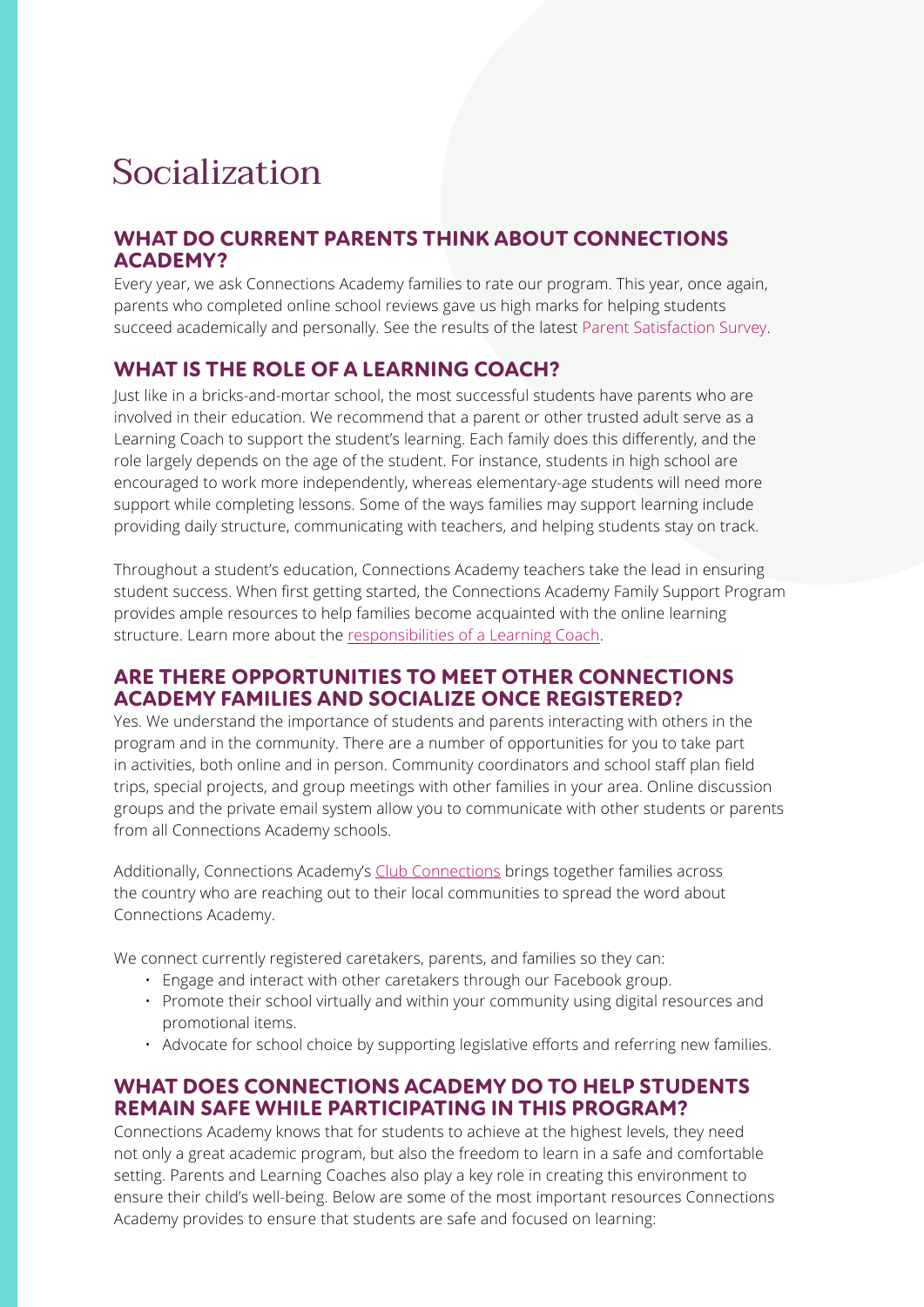Throughout a student's education, Connections Academy teachers take the lead in ensuring student success. When first getting started, the Connections Academy Family Support Program provides ample resources to help families become acquainted with the online learning structure. Learn more about the responsibilities of a Learning Coach.

- All Connections Academy–provided computers are equipped with heightened Internet security settings and Internet filtering software that can be activated upon request by calling the Technical Support line at 877-648-8451. If you are using your own computer, Technical Support can help you configure Internet security settings and find additional Internet filtering software.
- We provide an Internet safety course for students, parents, and Learning Coaches. The course contains valuable information about practicing safe behaviors online. This course is also required training for all Connections Academy school staff.
- Staff trainings regarding student safety are a critical part of the Connections Academy professional development plan. The Connections Academy course Students in Distress: Recognizing and Responding is designed to help teachers and other school staff become familiar with the signs of distress, such as from bullying/cyberbullying, neglect and abuse, or depression, or other problems that would keep students from doing their best. The course also teaches them how to respond promptly and professionally.
- Regular required contact between teachers and students helps teachers get to know each student individually. Educators who know their students are better able to note behaviors or attitudes that may indicate problems.
- Connections Academy strictly prohibits any form of bullying/cyberbullying, harassment, hazing, or other destructive actions that may cause emotional and/or physical harm to students. School policies regarding these prohibited behaviors are documented in the School Handbook: General Portion and the state-specific School Handbook Supplement.
- Each Connections Academy course contains a summary of web links so parents and Learning Coaches can quickly and easily note any links that they may not wish to have their student access.

#### **CAN MY STUDENT PARTICIPATE IN SPORTS IN THE SCHOOL DISTRICT?**

Many states allow students to participate in extracurricular activities within their resident district; however, there are some states with restrictions regarding online school. Check with the school in your state or give us a call at 877-648-8451.

## Technology Requirements

#### **HOW MUCH TIME DO STUDENTS SPEND ON THE COMPUTER?**

The amount of time a student spends on the computer varies by grade. Younger students spend approximately 15–30%, middle school students spend about 50–75%, and high school students spend about 80–90% of their school day working on the computer.\*

\* Time on the computer may vary based on the use of print textbooks or online textbooks. The availability of print textbooks varies by state and course.